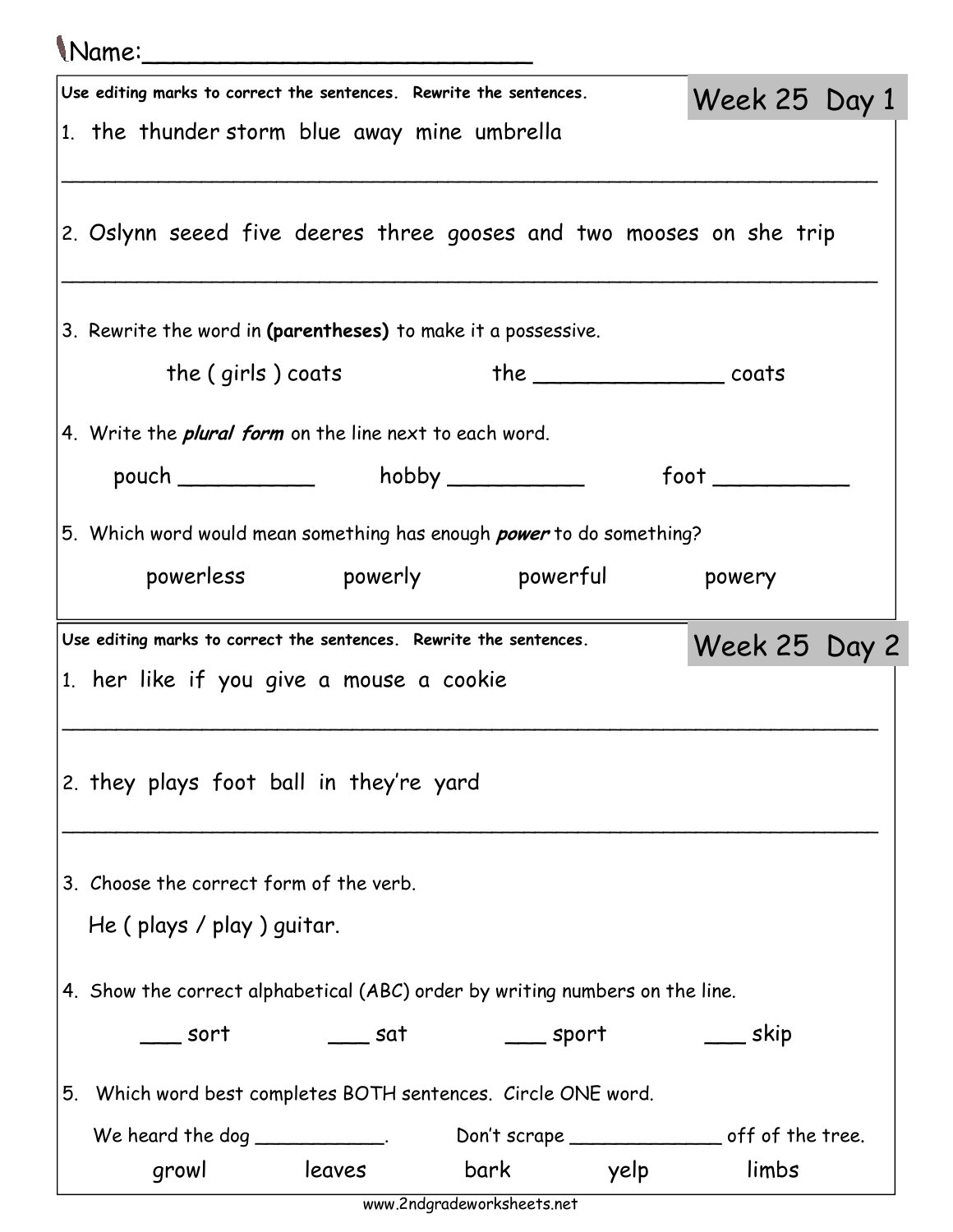|                                                                              | Name:                                                                    |                     |  |  |  |  |  |  |
|------------------------------------------------------------------------------|--------------------------------------------------------------------------|---------------------|--|--|--|--|--|--|
|                                                                              | Use editing marks to correct the sentences. Rewrite the sentences.       | Week 25 Day 3       |  |  |  |  |  |  |
|                                                                              | 1. can i stay the night at brennas house? asked maya                     |                     |  |  |  |  |  |  |
|                                                                              | 2. where the red fern grows is missys favorite book                      |                     |  |  |  |  |  |  |
|                                                                              | 3. Choose the correct form of the verb.                                  |                     |  |  |  |  |  |  |
|                                                                              | Alli and Braelynn (bother / bothers) their teacher at recess.            |                     |  |  |  |  |  |  |
| 4. Show the correct alphabetical (ABC) order by writing numbers on the line. |                                                                          |                     |  |  |  |  |  |  |
|                                                                              | and the put<br>nap                                                       | not                 |  |  |  |  |  |  |
|                                                                              | 5. Divide the compounds words into the smaller words with a $\sqrt{ }$ . |                     |  |  |  |  |  |  |
|                                                                              | doorbell basketball ladybug sunflower                                    |                     |  |  |  |  |  |  |
|                                                                              | Use editing marks to correct the sentences. Rewrite the sentences.       | Week 25 Day 4       |  |  |  |  |  |  |
|                                                                              | 1. she bought sunny day fruit juice for the party                        |                     |  |  |  |  |  |  |
|                                                                              |                                                                          |                     |  |  |  |  |  |  |
|                                                                              | 2. would you likes eggs blueberry pancakes and bacon for breakfast       |                     |  |  |  |  |  |  |
|                                                                              | 3. Combine the two sentences into one with so, or, and, or but.          |                     |  |  |  |  |  |  |
|                                                                              | I would like to stay longer. I have to go home.                          |                     |  |  |  |  |  |  |
|                                                                              | 4. Circle the homophones below.                                          |                     |  |  |  |  |  |  |
|                                                                              | flower rose petal flour sugar                                            |                     |  |  |  |  |  |  |
|                                                                              | 5. Write the words that the contraction stands for.                      |                     |  |  |  |  |  |  |
|                                                                              |                                                                          | you're ____________ |  |  |  |  |  |  |
|                                                                              |                                                                          |                     |  |  |  |  |  |  |

www.2ndgradeworksheets.net